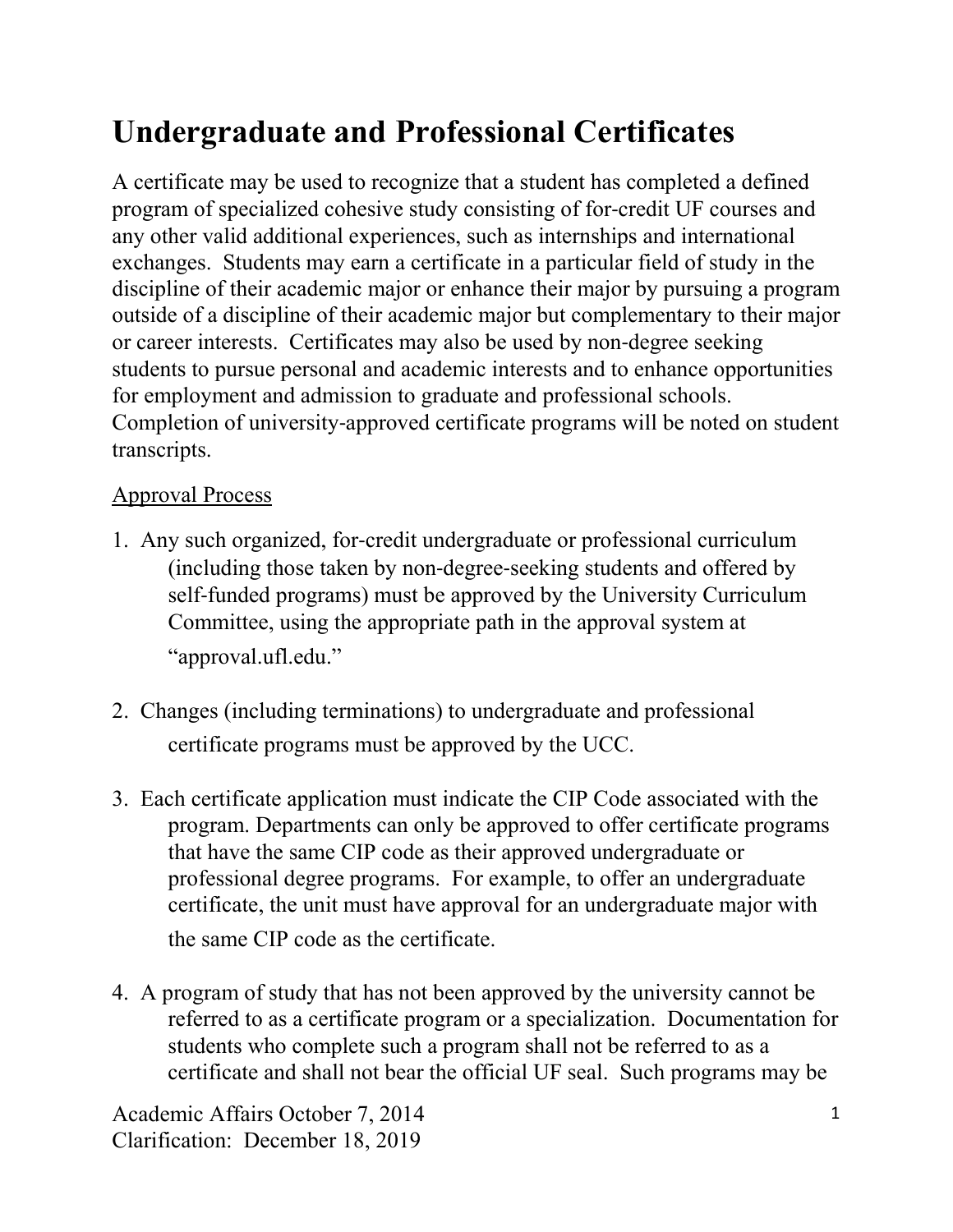referred to as "Studies in ...," "Certificate of Completion in," or "Certificate of Specialization in…."

## Requirements for Undergraduate and Professional Certificate Programs

- 5. Proposals for certificates must include Student Learning Outcomes (SLO's) and appropriate assessment methods.
- 6. After a certificate has been approved by the UCC, an Academic Assessment Plan must be submitted through the approval site (approval.ufl.edu) to the Academic Assessment Committee for approval.
- 7. Certificate programs which include only for‐credit courses shall require the successful completion of at least nine (9) credits of UF courses with a minimum grade of C or S in each course. An undergraduate certificate must not require the completion of graduate courses.
- 8. Professional certificate programs may be based on other educational or training experiences that are not regarded as normal UF coursework. Valid experiences include internships, externships, clinical rotations, or similar training that has been approved by the college's national professional accreditation agency, the U.S. Department of Education, or similar agency.
- 9. Each certificate awarded to a student must have at least nine credits that are distinct from every other certificate or minor for that student. That is, certificates must contain at least nine credits of coursework that are unique to that program out of all other certificates and minors awarded to the student.
- 10. Courses included in a certificate program may also be used for an undergraduate or professional major. A student may not earn a certificate if all courses required for successful completion of the certificate program are also required by the student's major for successful completion of the degree. In this case, the student may earn a specialization in the major if the specialization is approved by the University Curriculum Committee.

Academic Affairs October 7, 2014 Clarification: December 18, 2019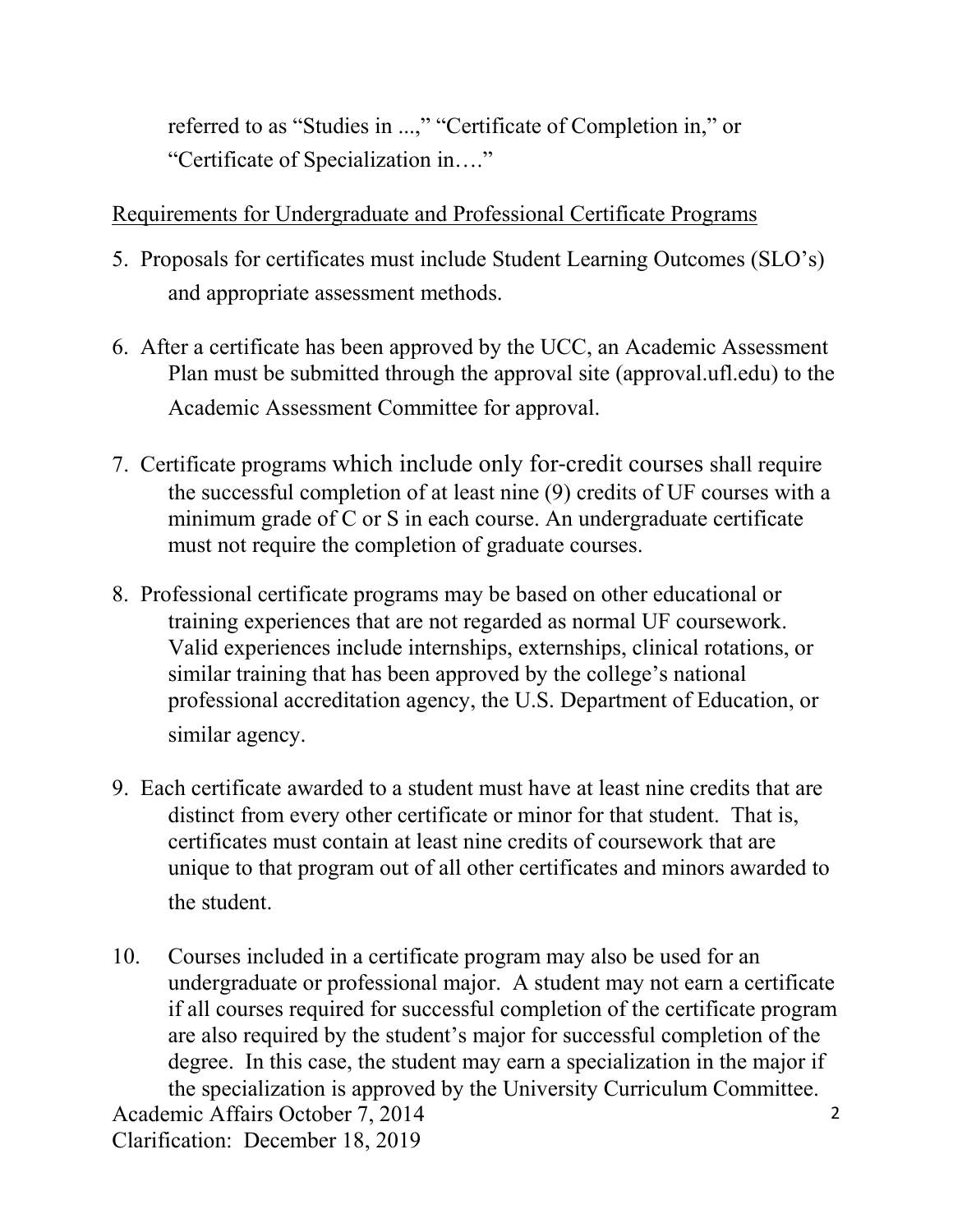- 11. Certificates approved after Spring 2013 shall not have the same name as a major, minor, or specialization; however, the names may include shared words. For example, since there is a major and a minor with the name "Mathematics", no certificate may be named simply "Mathematics" but a new certificate could have the name "Environmental Mathematics," "Mathematics in Action," or some other name that contains "Mathematics" and other terms. The following certificates have the same names as a major or minor but are exempt from this requirement as they were approved before this policy was created: Geomatics, Teaching English as a Second Language.
- 12. Students currently enrolled in, or previously awarded a major or minor, cannot enroll in a certificate program that has the same name as the major or minor.
- 13. Colleges shall require an application for all students (degree‐seeking, non‐ degree‐ seeking, or professional) to enroll in a certificate program. The application must be approved by the academic unit offering the certificate and the college dean or the dean's representative.
- 14. Certificates awarded after successful completion of an approved program will be posted to the academic transcript. Comments posted to the transcript will be titled "Undergraduate (or Professional) Certificate in...."
- 15. For an undergraduate certificate to appear on a student's transcript, the certificate must appear in the catalog for the academic year in which the certificate is awarded, and the student must have passed at least one course in the certificate program after it appeared in the catalog.
- 16. Effective Summer B 2014, students must be enrolled in a certificate program in order to be awarded the certificate.
- 17. Students must complete at least 6 credits required for the program after enrolling in the certificate program.

Academic Affairs October 7, 2014 Clarification: December 18, 2019